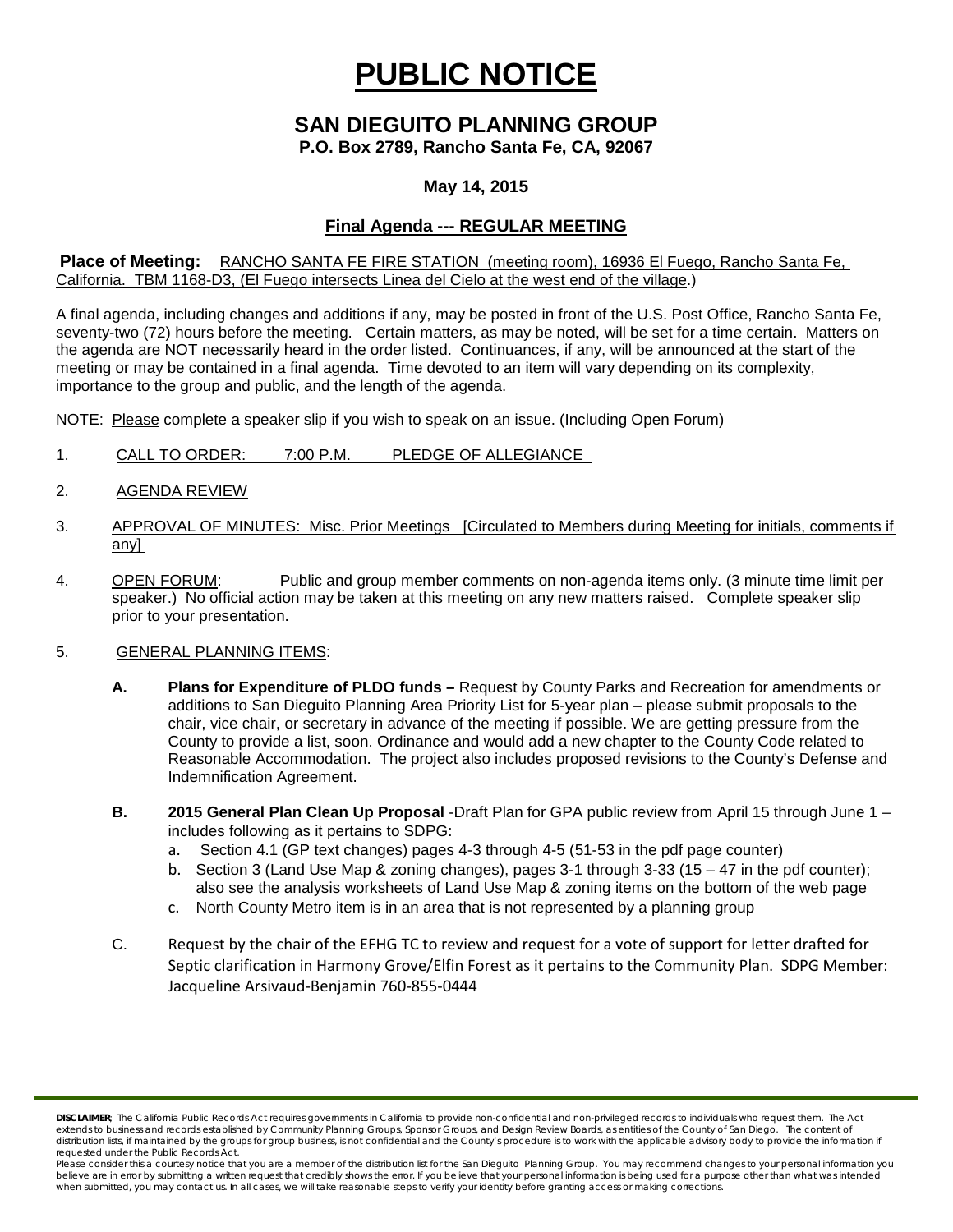#### 6. MAJOR PROJECTS AND LAND USE ITEMS:

- **A. PDS 2015 MUP 15-003, ER 15-08-002 – Verizon Double Peak located at 21230 Questhaven Rd., San Marcos** – Major Use Permit application proposing to install 12 antennas, 12 remote radio units, and 1 microwave dish antenna on a 45' high monopine. The equipment necessary to operate the facility will be located in a proposed 11'6" x 16'10" prefabricated equipment shelter on a new concrete pad. Also, installation of a proposed emergency generator inside a concrete block wall enclosure with stucco finish to match existing building. APN #679-050-04-00 Applicant: Margie Sullivan representing Verizon Wireless 760-613-3488; PDS Planner: Melanie Tylke 858-694-3721; SDPG Member: Doug Dill 760- 736-4333
- B. **PDS2014 STP14-026 – site plan for 3,397 sf Single Family home and garage, tack room on 4.98 acres** located at Avenida de Pompeii in Santa Fe Valley. APN #269-100-47. Applicant: Michael Azurmi representing Tom & Anne Bache 619-417-1400; PDS Planner: Vincent Kattoula 858-694-3959; SDPG Member: Mid Hoppenrath 760-747-1145
- C. **PDS 2014 GPA 14-007, MUP 14-046, TM 5595, EB 14-08-17 Appication for tentative map requiring a general plan amendment and major use permit for 56-unit, age-restricted condominium project located on 28.69 acres located at the northeast corner of Via de la Valle and Calzada del Bosque.**  APN #268-180-51-00, 268-180-01-00, 258-180-39,00 268-180-50-00 Applicant: Ali Shapouri on behalf of Larry Gene Mabee Revocable Trust & Golden Eagle Land Investment LP 858-756-8340; PDS Planner: Michael Johnson 858-694-3429; SDPG Member: Don Willis 481-1535 *7:30 TIME CERTAIN opponents to this project will make a presentation in rebuttal to this project. The applicant has postponed for a future date.*
- D. **PDS 2015-HLP 15-002; ER 15-08-003 Aplication for Habitat Loss Permit to address the impact of 20.1 acres of coastal sage scrub occupied by the California gnatcatcher.** The project (PDS2013- LDGRMJ-00015) consists of a major grading permit for a private horsekeeping facility and grape planting project. A previous HLP application expired in 2008. APN #228-400-15, 16, 22 Applicant: Hedy Levine representing Brendan Thiessen/Harmony Grove Partners LP 619-232-9200x125; PDS Planner: Ashley Gungle 858-495-5375; SDPG Member: Shannon Biszantz 619-417-4655
- E. **PDS2015 VAC-15-001, ER-96-08-023E, BC-15-002-0** Request for vacation of open space located at 15931 Via de Santa Fe, Rancho Santa Fe. APN#269-183-44,45 Applicant: John Winn for Michael Kelly 858-292-7770; PDS Planner: Beth Ehsan 858-694-3103; SDPG Member: Laurel Lemarie 858-756-2835
- **F. PDS2015-SP-15-002 Specific Plan; PDS2015-SP-15-002-PDS-PLN-346; PDS2015-SP-15-002-PDS-PLN-399; PDS2015-SP-15-002-PDS-PLN-524; PDS2015-REZ-15-003 Rezone; PDS2015-TM-5600; PDS2015-ER-15-08-006; PDS2015-MUP-15-002 – Harmony Grove South** - Proposal for sustainable residential village, open space, and trails consisting of 453 dwelling units on 111 acres, currently zoned A70 and RR. Project includes applications for specific plan, major use permit, rezone, tentative map, and environmental review. APN's 235-011-06, 238-021-08, 238-021-09, 238-021-10. Applicant: David Kovach representing RCS Harmony Partners, LLC 949-300-6742; PDS Planner: Marisa Smith 858-694- 2621; SDPG Member: Mid Hoppenrath 760-747-1145 *POSTPONED TO 6-11-2015*
- **G. PDS2015 STP 15-009 -** Proposal for new one-story 6,600 sf single family home on pre-graded pad on .77 acres, fully landscaped and irrigated with pool and attached 3-car garage located in The Crosby Estates, lot#320 at Top O' The Morning Way and Road To Rio. APN#267-210-26-00. Applicant: Mark Radford for Kelly Doan 760-432-0341; PDS Planner: Ashley Gungle 858-495-5375; SDPG Member: Phil Fisch 858-592-6758 *SCHEDULED FOR MEETING OF JUNE 11, 2015.*

### 7. ADMINISTRATIVE MATTERS:

- **A.** Community Reports<br>**B.** Consideration and com-
- **B.** Consideration and comments on circulation mail
- **C.** Future agenda items and planning

*DISCLAIMER; The California Public Records Act requires governments in California to provide non-confidential and non-privileged records to individuals who request them. The Act*  extends to business and records established by Community Planning Groups, Sponsor Groups, and Design Review Boards, as entities of the County of San Diego. The content of distribution lists, if maintained by the groups for group business, is not confidential and the County's procedure is to work with the applicable advisory body to provide the information if *requested under the Public Records Act.*

Please consider this a courtesy notice that you are a member of the distribution list for the San Dieguito Planning Group. You may recommend changes to your personal information you believe are in error by submitting a written request that credibly shows the error. If you believe that your personal information is being used for a purpose other than what was intended<br>when submitted, you may contact us.